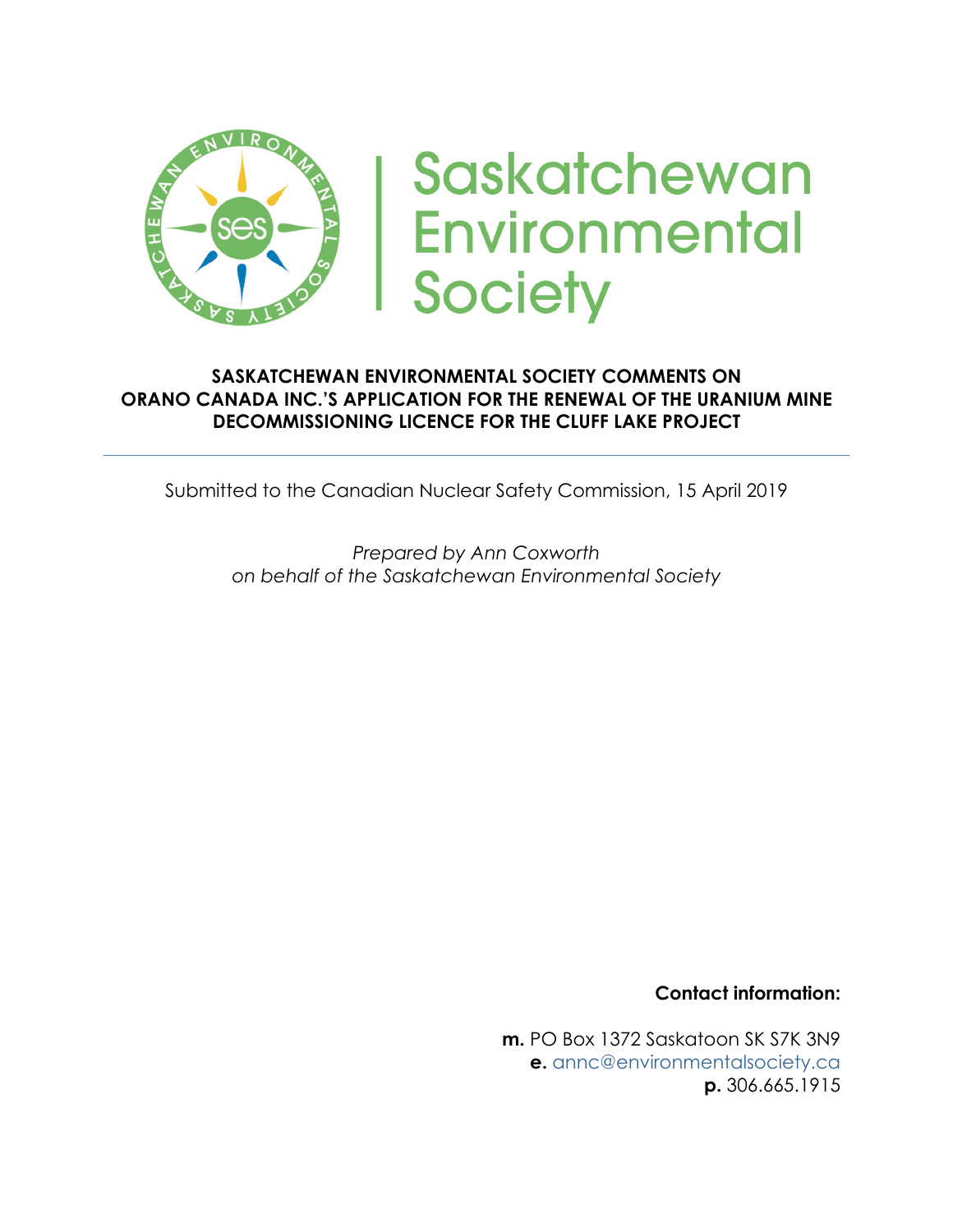# **TABLE OF CONTENTS**

| 2. |  |
|----|--|
| 3. |  |
|    |  |
| 5. |  |
|    |  |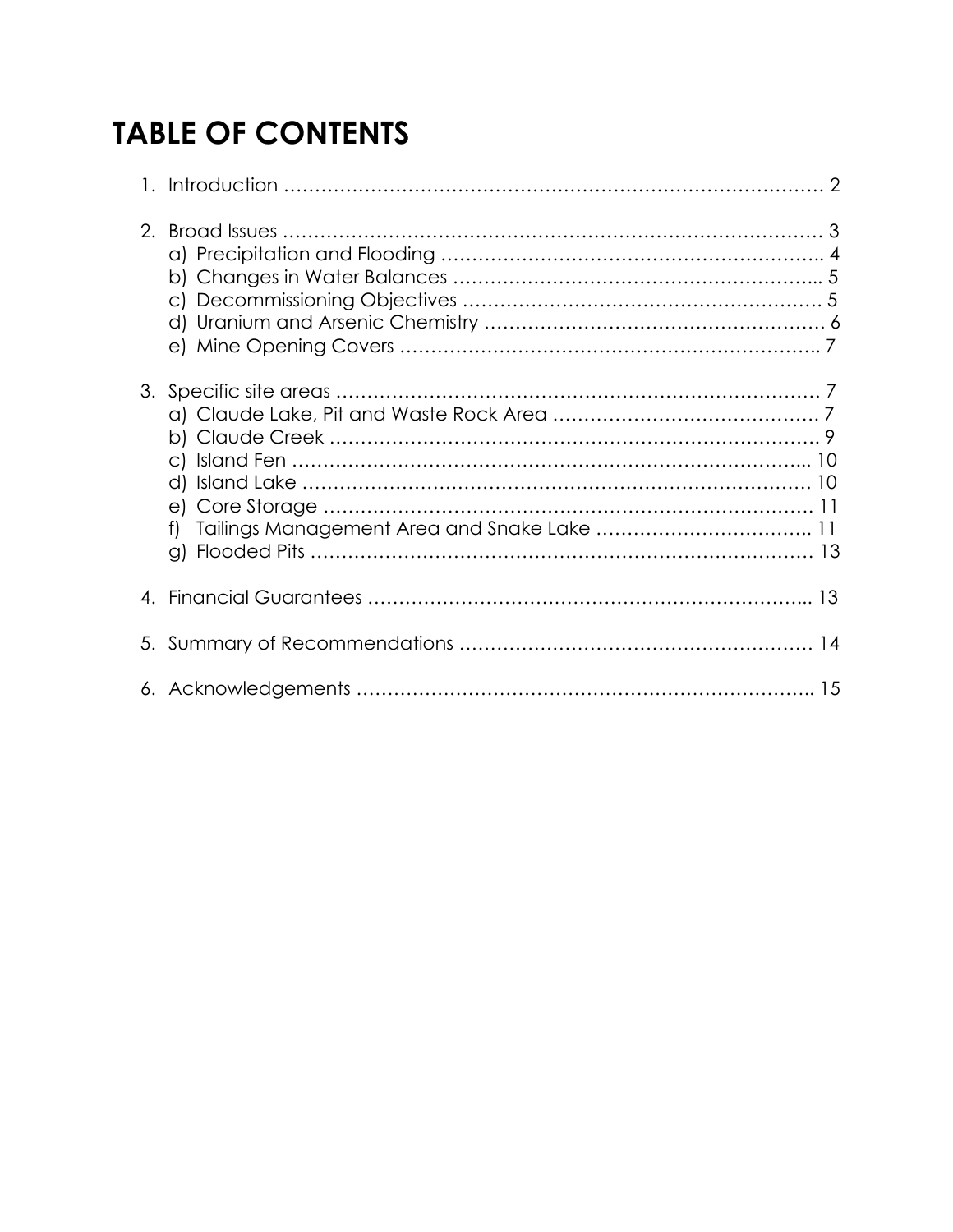#### **1. INTRODUCTION**

SES supports Orano's request for a 5-year renewal of its decommissioning licence.

While stating this, we continue to question whether this is indeed a fully decommissioned site, and we challenge some of the requested changes in the licence. We anticipate that the licence renewal will allow Orano to continue to work on what we regard as remaining tasks, which may or may not be completed within the 5-year timeframe of the new licence.

The fundamental question on which a lack of consensus about the adequacy of decommissioning remains is:

How good is good enough?

Is "meeting decommissioning objectives" all that is required, when, for some parameters, no objectives were defined?

What degree of certainty about future social and environmental conditions is it reasonable to expect?

What degree of responsibility should we assume for the well-being of people and other life-forms in a very uncertain, distant future?

And how do we deal with a situation in which acceptable levels of a contaminant (uranium) have changed since the design objectives were written?

What about if things are just "trending towards results used in the original design work", as is the case for net percolation through a major waste rock pile?

These tend to be philosophical, rather than technological, questions, but they are questions that must inform the decision-making about the future of the Cluff Lake site.

We appreciate that the company has done a great deal of high-quality work in very significantly improving the site, in reducing environmental and safety risks and in responding to public concerns. However, a number of concerns have not yet been adequately addressed. These, for the most part, relate to future uncertainties and the adequacy of preparation for potential unknown conditions that may arise hundreds or thousands of years from now. The longterm unknowns are both physical/technological (e.g. geological change,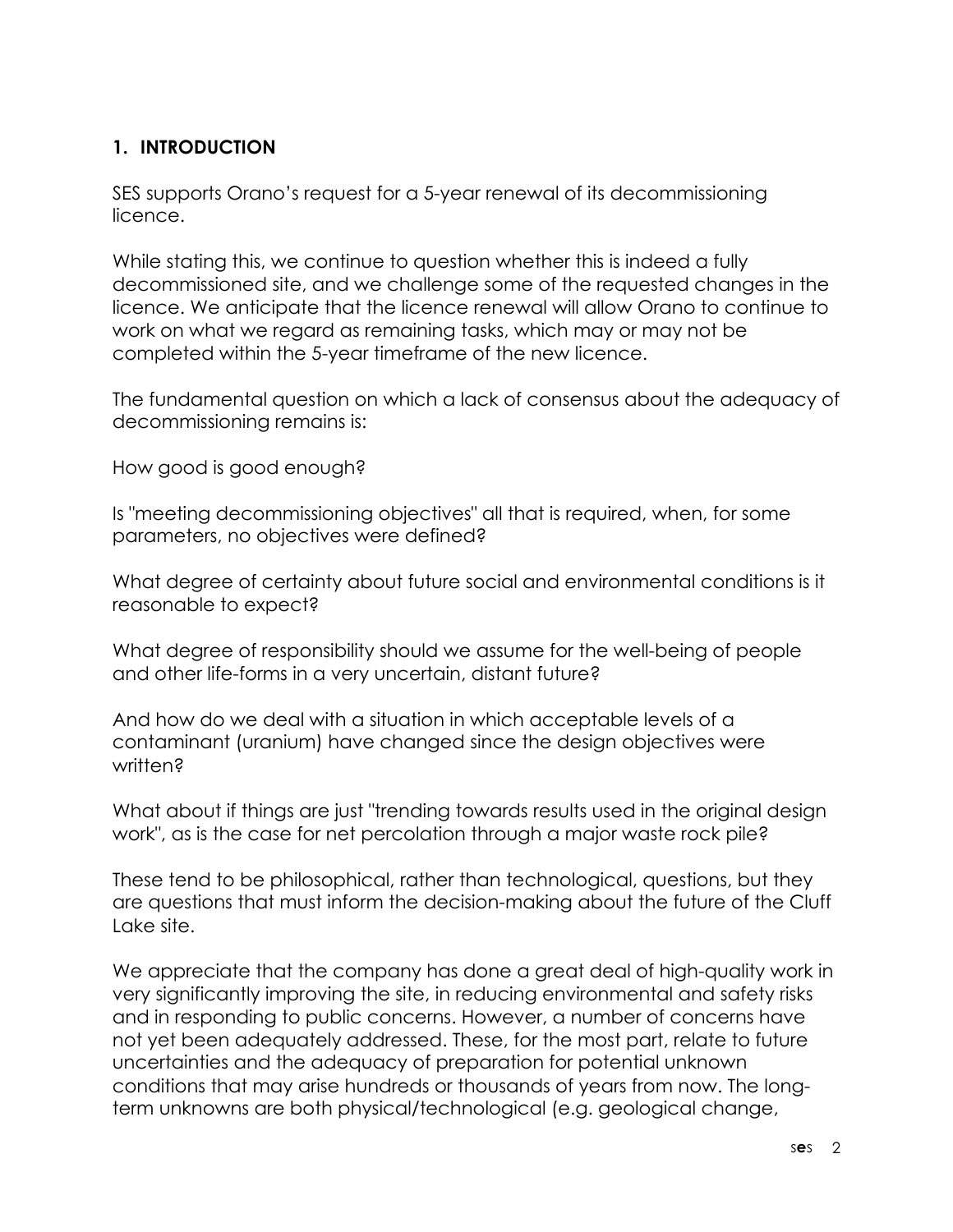precipitation changes, microbiological changes, animal behaviour); and societal/regulatory (e.g. regulatory capacity, economics, land use, international or civil conflict, retention of knowledge, social cohesion, governance stability, population movement). This is why a plan that relies on hundreds of years of monitoring and maintenance in an unknown future, as assumed reassuringly in Appendix A (p. 22) of Orano's submission, is problematical. What we are hoping for is a more ambitious approach to improving the resilience of the site in order to minimize the likelihood of problems occurring in the distant future.

We divide our comments into two sections. In the first we discuss some broad issues that are relevant to the site as a whole; in the second we focus on specific locations within the site. References to Orano and CNSC documents are identified both by actual print page number and with pdf number (in brackets) in order to make it easy to find them in their electronic version.

#### **2. BROAD ISSUES**

The Follow-up Program v3 (FUP) p. 3-1 (32/505) has identified 2 primary sources of potentially adverse effects, seepage from the mining area (waste rock piles, underground mines and backfilled pits), and seepage from the Tailings Management Area (TMA). Orano relies mainly on covers and passive removal mechanisms to address these issues. While these are the primary sources, we would add to these the important secondary sources, i.e. the locations to which contaminants have already migrated and from which the potential exists for gradual release of contaminants.

Major uncertainties about the long-term behaviour of contaminants and changing hydrological systems need to be recognised. Modelling is a good start that can certainly provide guidance to planning, but it is based on our present understandings of the continuity of current trends and of factors that may affect the future condition of the site. We can never cover all the bases, but we could probably do more to reduce the chances that future change will require active intervention by future, unknown, regulators.

In some areas, we would argue that the decommissioning objectives are not appropriate. Admittedly, this is an issue that should have been addressed many years ago and is hard to change retroactively. In other areas, we have a parameter for which no decommissioning objective was set, but in which Lowest Effect Levels are exceeded. This situation, arguably, is not the same as "decommissioned".

We appreciate that under the CNSC, the uranium industry is the beneficiary of a significantly more robust regulatory system than most other industries in Canada. While there is every indication that Orano has done, and continues to do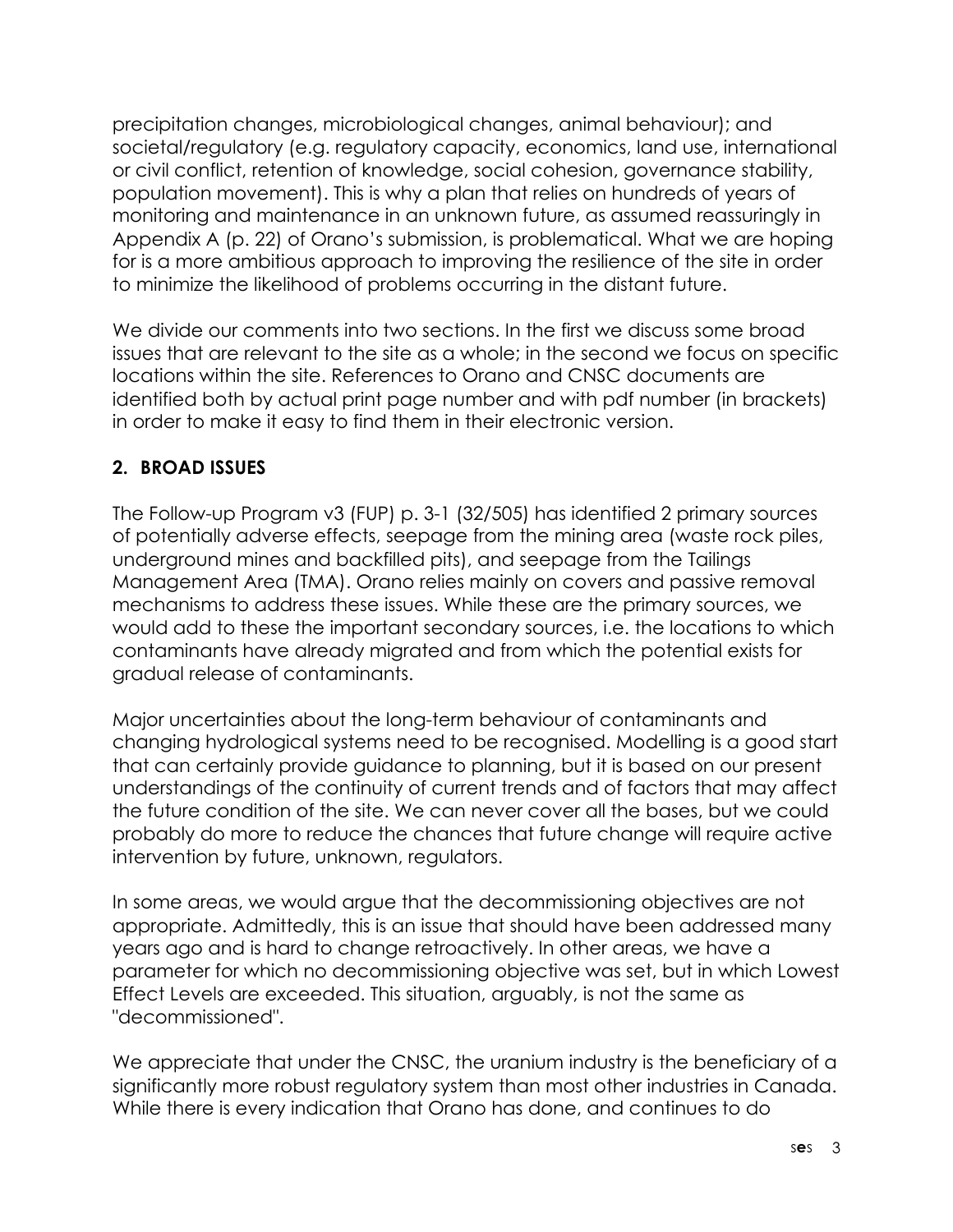responsible monitoring of present conditions at the Cluff Lake site, and is updating projections of future contaminant distribution, SES is concerned that long-term environmental uncertainties prevent sufficient confidence in forecasts of harm prevention.

#### **2.a) Precipitation and Flooding**

Particularly the uncertainty about future precipitation patterns is of concern. Not only the potential changes in annual precipitation, but also the distribution of this precipitation among various rainfall and snowfall events will impact the rate at which contaminants will move from present locations. The site may experience a series of alternating droughts and flooding, with impacts that are difficult to model.

In SNC Lavalin's "TMA Cover Evaluation Report" included in Orano's submission as Appendix A p.2 (69/111), 1994 data is used as the basis for prediction of Probable Maximum Precipitation (PMP).

#### However, A.N. Rousseau in a 2014 article

(https://www.sciencedirect.com/science/article/pii/S00022169414008488) on evaluating PMP under changing climate conditions, shows that precipitable water in the atmosphere is an important climate parameter, which is expected to increase with global mean sea surface temperature. This implies that 20+ year-old precipitation data will not provide an adequate guide to future flood conditions.

Moreover, L. Mathier *(Probable Maximum Precipitation in Boreal Regions Phase III – Analysis of rainfall data from an automatic station in Canada. Espace.inri.ca/1076/1/R000410.pdf*) wrote: "according to expert meteorologists from Environment Canada, rainfall data recorded before 1988 are not reliable; quality of rainfall data from Environment Canada's automatic station network is poor; most of the errors detected by the quality control procedure are nonsystematic errors. Thus, it is not possible to propose a general procedure to validate historical rainfall data."

So both the validity of historic data and our ability to predict future precipitation patterns are in question. We suggest therefore that SNC's conclusions about future maximum precipitation are not reliable, and that the risk of flooding and erosion could well be greater than they have concluded. SNC's partial acknowledgement of this uncertainty is reflected in their frequent use of cautious language along the lines of "we think everything should be OK given normal conditions". Meanwhile, we keep hearing about a future in which conditions will be anything but normal.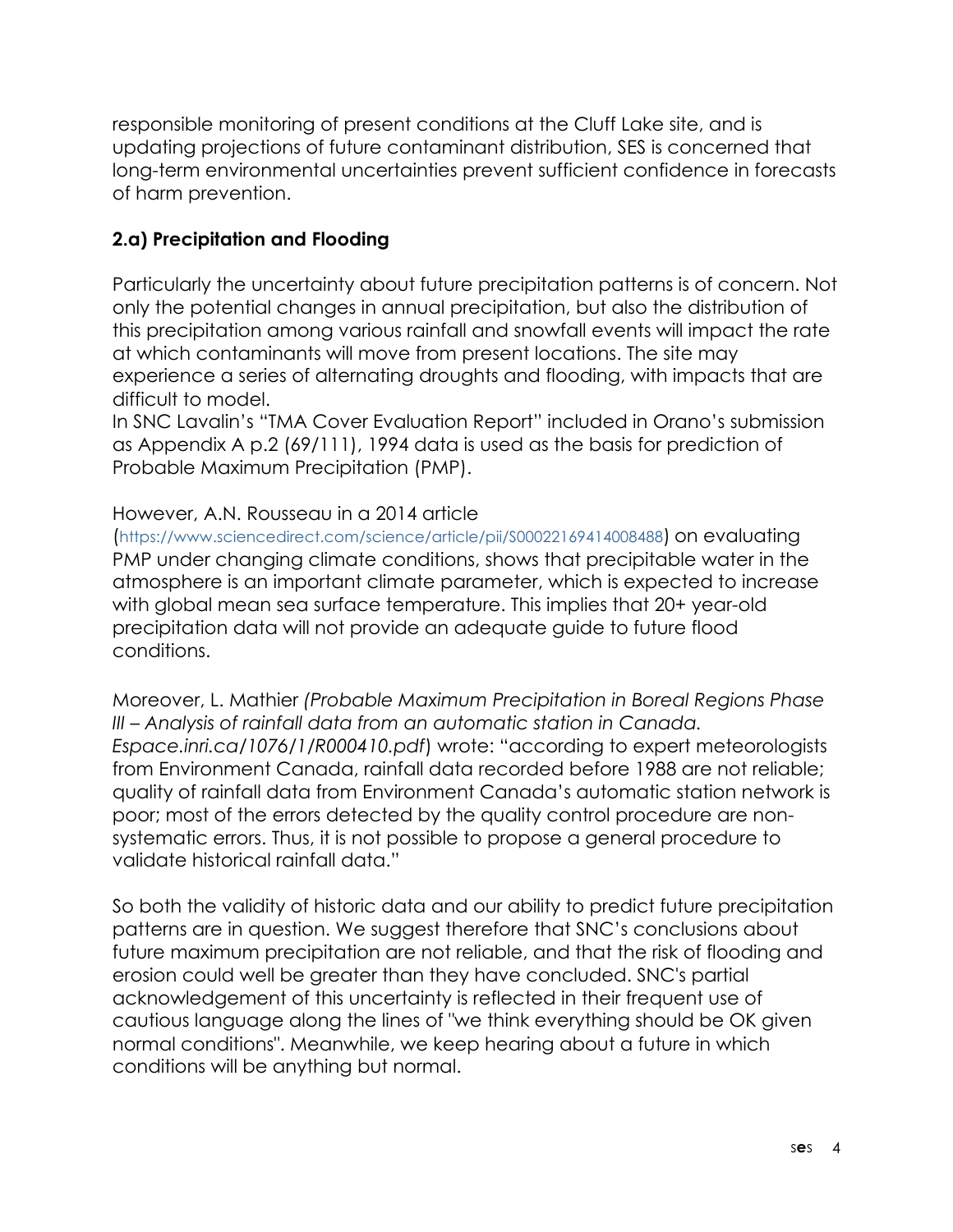Other factors, including temperature increases and resulting ecological changes will contribute to the uncertainty. We may expect some northward migration of both animal (including human) and plant species that will affect both ecosystems and land use.

#### **2.b) Changes in Water Balances**

This issue relates to anticipated movement of meteoric water through reclaimed areas that have been covered (e.g. waste rock piles, tailings).

Researchers at the University of Saskatchewan *(Shahabul Alam and Lee Barbour, Journal of Hydrometeorology Nov. 2018, vol 19, No.11)* reported on the evaluation of long-term water balances for reclamation covers on oil sand landforms in northern Alberta, using both historical climate data and future climate projections. Their work is relevant in estimating the long-term effectiveness of covers on the Claude Waste Rock pile and the tailings site. They report that "Probability distributions of growing season (April–October) actual evapo-transpiration (AET) and net percolation (NP) for the baseline and future periods show that AET and NP at all sites are expected to increase throughout the twenty-first century regardless of pathway, time period, and soil profile. Greater increases in AET and NP are projected toward the end of the twenty-first century. The increases in future NP at the reclamation covers are larger (as a percentage increase) than at most of the natural sites. Increases in NP will result in greater water yield to surface water and may accelerate the rate at which chemical constituents contained within mine waste are released to downstream receptors".

This reduces our confidence in the long-term projections of movement of contaminants into groundwater.

#### **2.c) Decommissioning Objectives**

The Hydrogeology and Groundwater Modelling Technical Information Document (HG and GW TID) p. 6-3 (140/333) lists Decommissioning Surface Water Quality Objectives (DSWQOs) for various contaminants at various site locations. Objectives for Uranium range from 190 to 1,194 µg/L. These figures appear to still be linked to water hardness criteria which are now considered inappropriate. The Saskatchewan Surface Water Quality Objective (SSWQO) figure is 15 µg/L. The DSWQO for arsenic is 50 µg/L, while the SSWQO standard is 5 µg/L. Molybdenum DSQWOs range from 73-500 µg/L in different locations, while the SSWQO is 73.

Orano's submission, p. 2-12 (32/111) in fig 2.1 shows a number of locations where peak levels of some contaminants in surface water will exceed Saskatchewan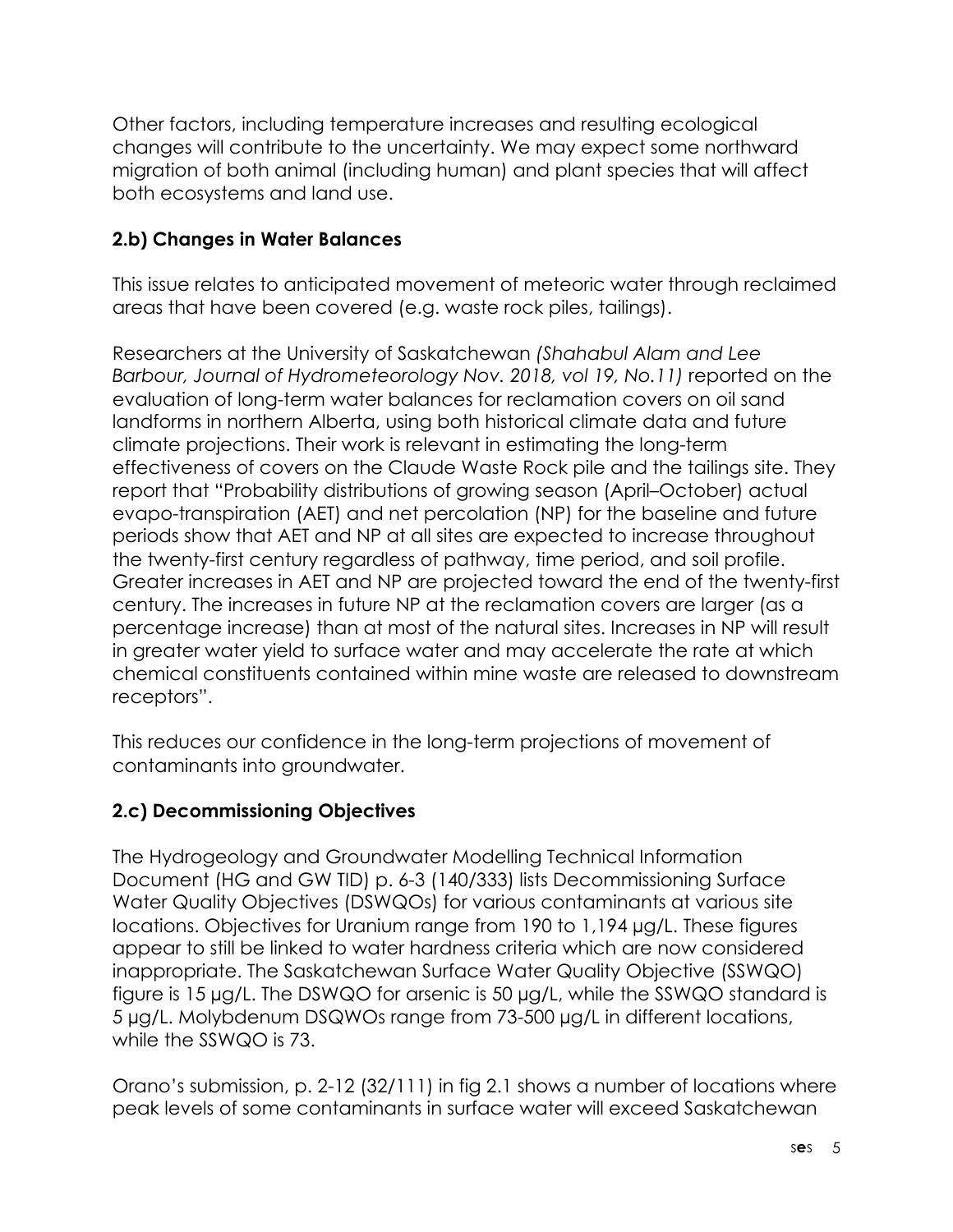guidelines but "not exceed decommissioning objectives". The latter is true only because of the significant discrepancy between decommissioning objectives and SSWQO for certain elements, e.g.:

|                | $DSWQO$ (µg/L) | $SSWQO$ (µg/L) |
|----------------|----------------|----------------|
| <b>Arsenic</b> | 50             |                |
| <b>Uranium</b> | 190 - 1,194    | 15             |
| Molybdenum     | $73 - 500$     | 73             |
| Lead           |                |                |

Presumably these discrepancies reflect the difficulty or cost of achieving SSWQOs rather than a decision that some locations do not need to be as clean as is expected elsewhere. We suggest that it is time for CNSC to review the basis on which DSWQOs are established.

#### **2.d) Uranium and Arsenic Chemistry**

Crucial to planning of management of uranium in mine wastes is a discussion of the potential changes in chemical format that can occur under varying environmental conditions. These changes can affect the mobility of uranium in groundwater. A Stanford University report summarized in Proceedings of the National Academy of Sciences (https://phys.org/news/2017-02-uranium-chemistry.html) points out that when uranium is bound to organic matter in sediments, generally in a stable tetravalent form, it is immobile under certain conditions. But this tetravalent uranium may become mobile if the water table drops and oxygen from the air enters spaces in the sediment that were formerly filled with water, particularly if the uranium is bound to organic matter in sediments rather than being stored in insoluble minerals.

Under some conditions uranium can be more or less completely flushed out of sediment, the Stanford report notes; under other conditions it will remain in the sediment and stay out of the groundwater or water column. But under fluctuating conditions, neither happens completely. This may result in persistent plumes of uranium contamination in groundwater that are hard to predict and to model.

With future, difficult-to-predict changes in precipitation, this would indicate that we should be cautious in relying on current monitoring data to project the future rate of release of uranium from sediments and marshy areas. It is also necessary to take into account both the grain size in specific sediments, which affects the rate of release of uranium, and also the effect of disturbance of sediment by wildlife.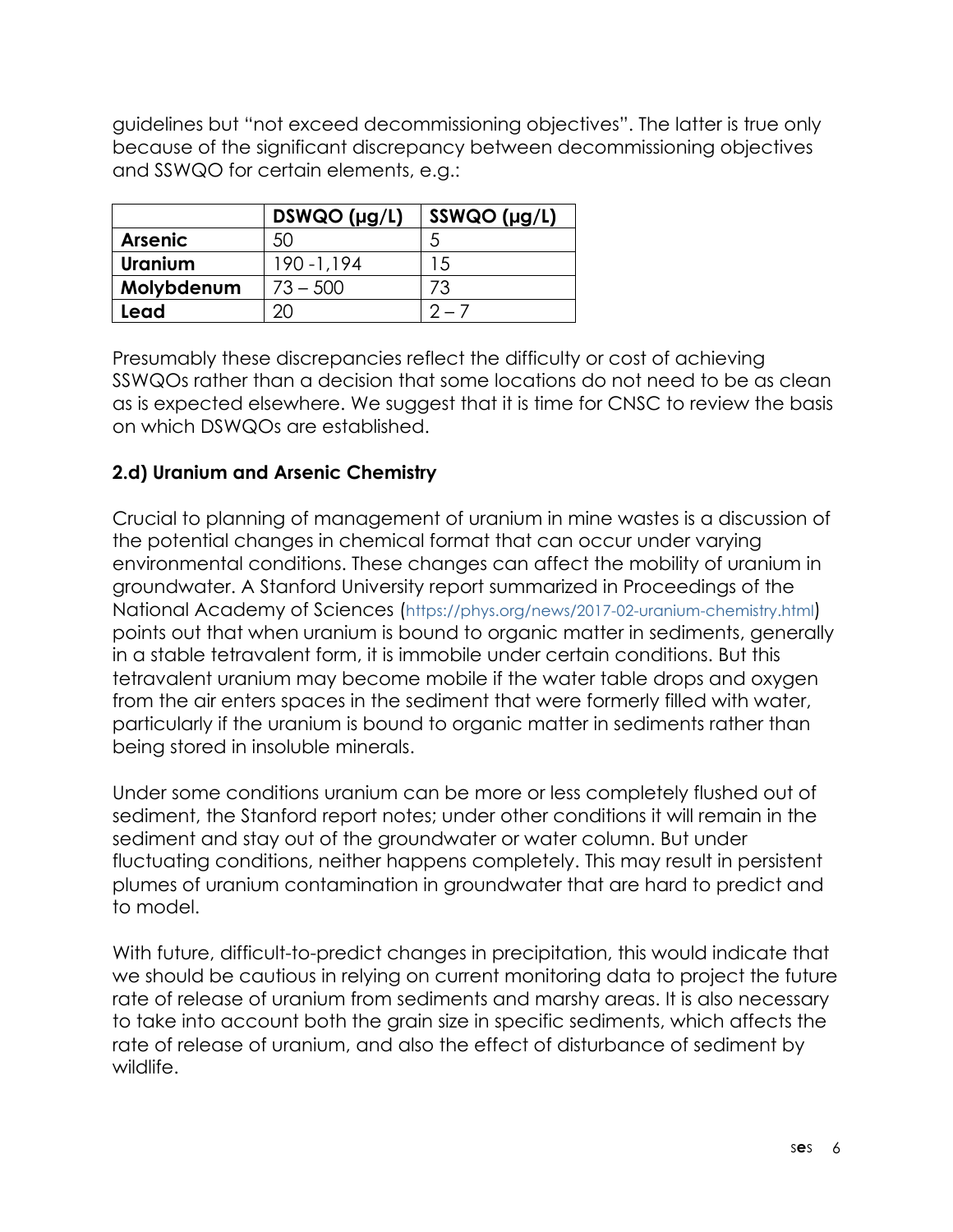Arsenic is another contaminant of concern whose biological availability depends on environmental conditions that may change over the long term. Micro-organisms present in soil (e.g. in the Claude pit) can metabolise stable pentavalent arsenic (with relatively low mobility and low toxicity) to trivalent arsenite compounds that are significantly more mobile and more toxic *(advice from Prof. Graham George, Dept. of Geology, U. of Saskatchewan)*. This can result in unanticipated rates of release of arsenic into groundwater, depending on fluctuating levels of microbial activity.

These examples illustrate the degree of uncertainty that exists regarding longterm behaviour of contaminants of concern, particularly in environments where they are associated with organic materials. Current behaviour may not be a very good predictor of long-term effects.

At this point there do not seem to be better tools available to predict long-term future conditions. Although Orano comments p.2-10 (30/111) that "revised modelling has improved confidence", we suggest that the remaining level of uncertainty will necessitate on-going responsibility for the site for the indefinite future by Orano and the CNSC, the bodies that have the most experience and resources to address future issues as they arise.

# **2.e) Mine Opening Covers**

This is an issue on which we have commented before. What, we wonder, is the basis of the company's decision to use concrete rather than steel covers to cap mine openings? We are aware that at Beaverlodge, original concrete covers have been replaced with steel. At Gunnar, SRC has chosen to use steel (see Canadian Mining Journal, 1 April 2014, *"Sealed for Safety"*).

According to AANDC (Aboriginal Affairs and Northern Development Canada) Remediation Guidelines for Abandoned Mine Openings, "methods such as concrete structural seals … are suitable in many cases; however, these methods are not permanent solutions. The design life of concrete structural seals has been estimated at approximately 50 years". We have seen estimates ranging from 100 to 1,000 years for the lifetime of steel caps. We simply ask for an explanation of the decision.

#### **3. SPECIFIC SITE ISSUES**

#### **3.a) Claude Lake, Pit and Waste Rock Area**

Contaminants from the Claude Waste Rock Pile and the Claude pit have been migrating into the marshy area bordering Claude Lake for several years. It seems that much of the contaminant load is retained in the organic material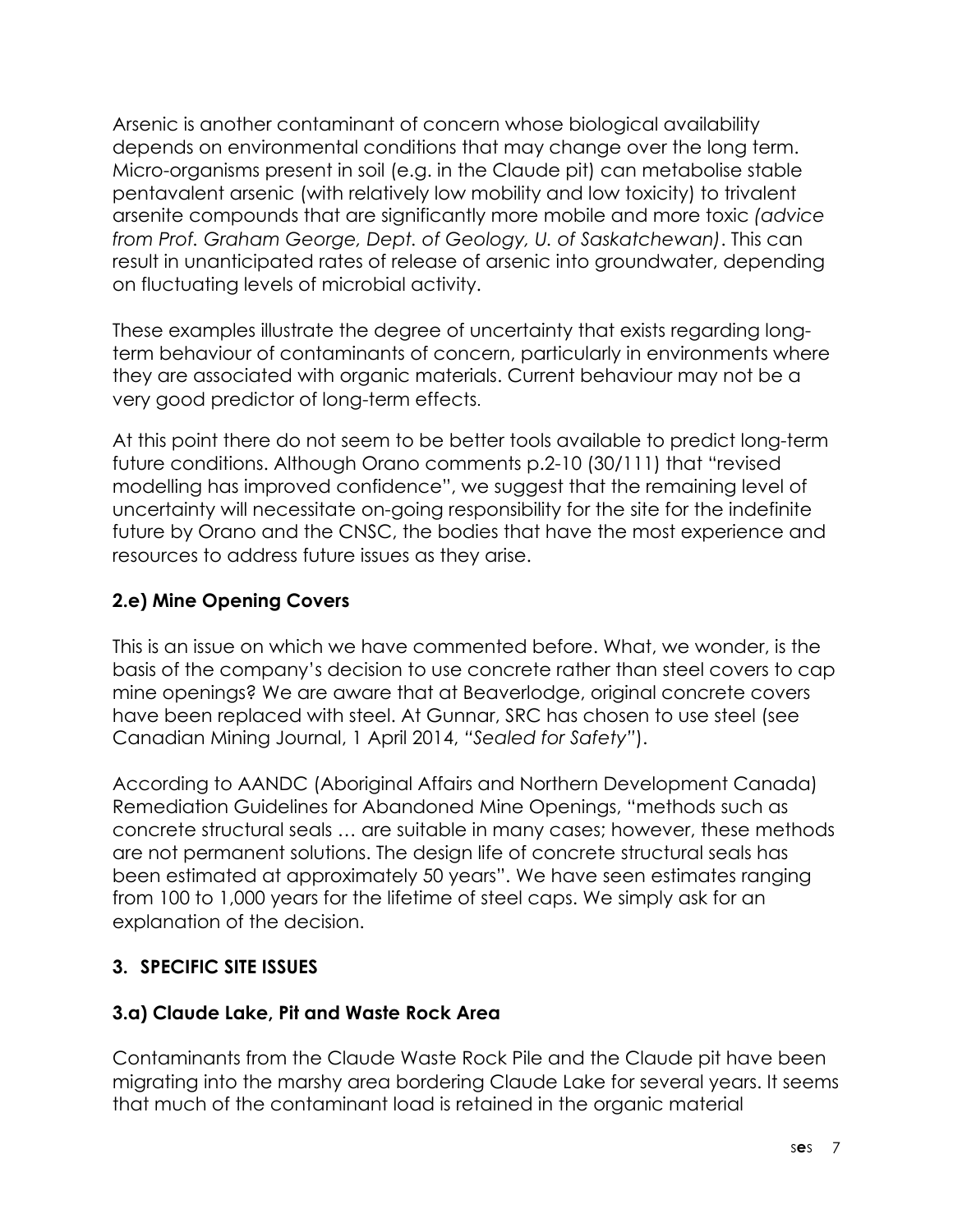surrounding the pit, while some has made its way via over-flowing surface water, drainage ditches and groundwater movement into Claude Lake.

We find it strange that Claude Lake, although it has been the recipient of contaminants from the Waste Rock Pile and the pit for several years, was not considered to be operationally influenced. Apparently, for this reason, sediment monitoring data were not presented in EPTID Vol 1, Table 4.3-1(275/561), as were those of Cluff, Snake and Island Lakes.

Despite this lack of data, modelling of predicted future levels of COPCs in Claude Lake water and sediment is presented in EPTID Vol 2. This document (p. 4- 2)(48/397) notes that many input parameters for this modelling are uncertain or variable due to the limited availability of observational data and measurements. The model deals with the uncertainty by assigning a distribution of values to various parameters as opposed to single values used in deterministic analyses. While a variety of modelling parameters are possible, we do not know the likelihood of each actually occurring.

For example, the Follow-Up Plan reports that net percolation through the Claude Waste Rock pile is "trending towards design". However, we refer the reader to the Shahabul and Barbour study above (page 5), which anticipates increasing rates of net percolation by the end of this century. The impact of such change in NP on levels of contaminant migration is hard to predict. It is noted that nickel and uranium levels in the pit pore water have decreased; it would be good to know just where these elements have moved to – how much remains in the pit organic material, how much is in the lake sediment or downstream or in the organic material between the pit and the lake.

The Follow-Up Program (FUP p. xiv (16/505) reports that the capacity of the sediment to retain intercepted contaminants long-term is conservatively effective. It finds (FUP p. 3-12) (43/505) that there is enough carbon in the Claude sediment to attenuate all of the COPCs expected to eventually migrate from the Waste Rock Pile. Lab bench column tests were conducted to estimate the capacity of the sediment material to retain contaminants in the long-term. We understand that lake water was used to simulate actual conditions in the lake. However, we question whether the microbiological and benthic organism behaviour in sediment, or the disturbance of sediment by wandering moose, is reliably represented in an artificial environment.

We note in the graphical representations of anticipated future levels of COPCs in Claude Lake sediment (EPTID Vol 2, fig 6.2) (261/397) that sediment levels of several elements including arsenic start off very high at year 2000 and drop dramatically a few years later. This is presumably as inflow of contaminants from the waste rock pile and the pit slow down, and earlier, more contaminated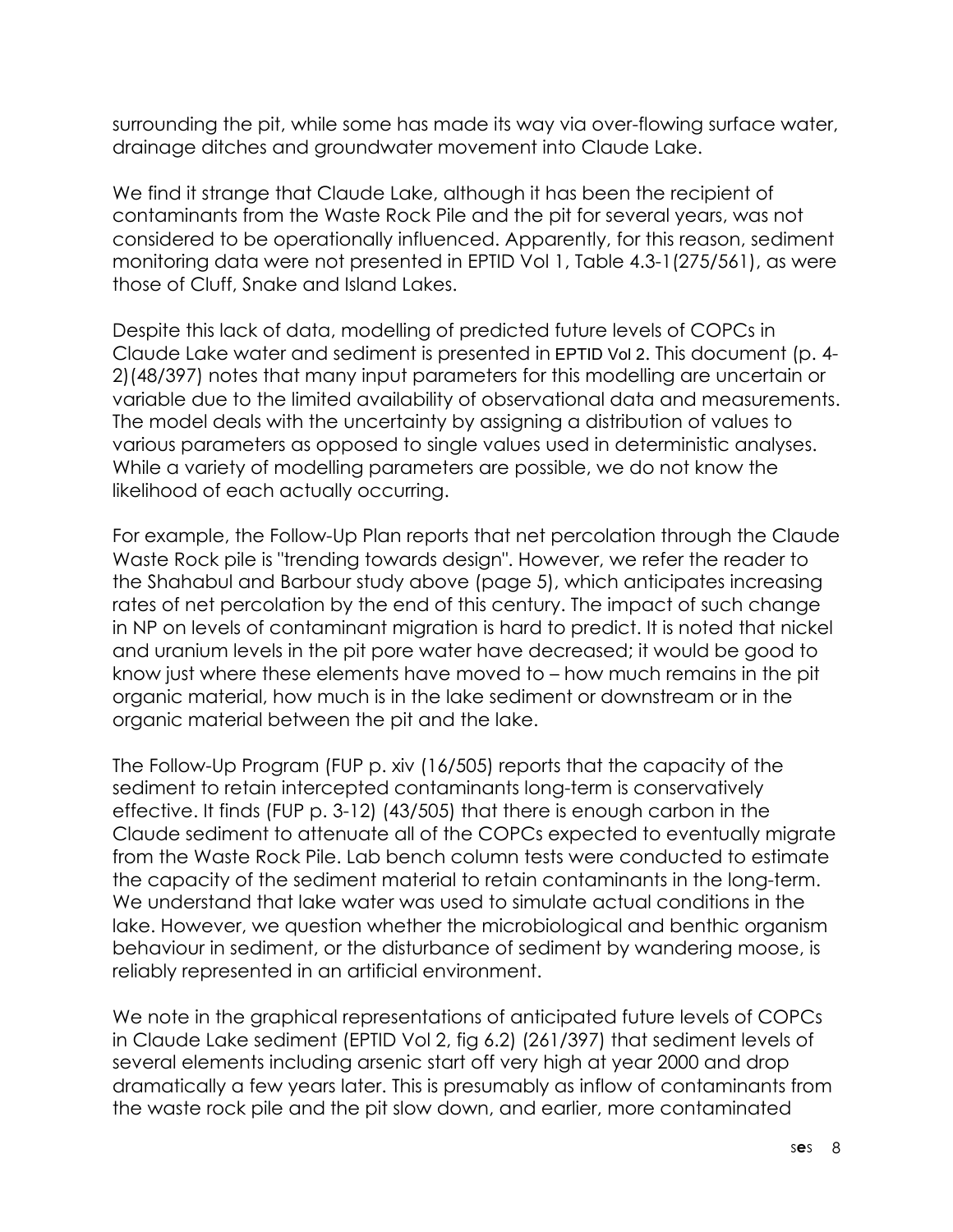sediment is covered by cleaner sediment. However, we would still raise the concern that sediment may be disturbed by animals wading through it, thus further exposing the contaminated material to the risk of releasing contaminants into the water column. Also, as the site is now publicly accessible and generally uncontrolled, the possibility of disturbance of the sediment by human activity must be considered. It appears that the modelling is based on only the top 5 cm. of sediment, so quite minor disturbances of the sediment could invalidate the conclusions.

EPTID Vol 2 p. 4-1 (47/397) recognises that sediments may be a significant source of inorganic substances such as metal ions. We recommend that deep-core monitoring of Claude Lake sediment take place at several locations during the period of the new licence.

# **3.b) Claude Creek**

Data on contaminant levels in Claude Creek reported in Appendix C of the Follow-up Program FUP (287/505) is confusing. Levels of various ions, both upstream (location CDE1000S) and downstream (location CDE2100S) of the plume of contaminant release from the waste rock pile vary up and down unpredictably over recent years. For example, the "sum of ions" both upstream and downstream of the plume increased significantly from 2007 onwards. In 2011 uranium upstream of the plume suddenly increased from 0.00037 to 0.0010 mg/L and remained at that level, while there is a less significant increase below the plume.

The level of Ag decreased markedly in about 2009 and stayed low, while the Na level increased significantly in 2011 upstream of the plume and stayed high. Na downstream of the plume increased in 2005 and remained elevated. Specific conductivity exhibited the same change. Pb dropped 5-fold in 2009 both up and downstream, as did Cr and Cd. It is suggested to us that these variations reflect different rates at which ions are released from the rock pile, and how much of the contaminant is coming directly from the waste rock to the Creek and how much is coming via the lake from the pit at any given time. It seems that we need a better understanding of what's going on in order to successfully predict future behaviour.

Fig 6-44 in the Hydrogeology and Groundwater modelling TID appears to indicate that in an "upper bound infiltration case" the uranium level in Claude Creek upstream of the Peter River confluence will peak in about 250 years at almost 300 µg/L. After 1,000 years the level is predicted to have fallen to 50 µg/L, still several times higher than SSWQO. Incremental loading of uranium to Claude Creek from the Claude Pile and Claude Pit is expected to increase steadily for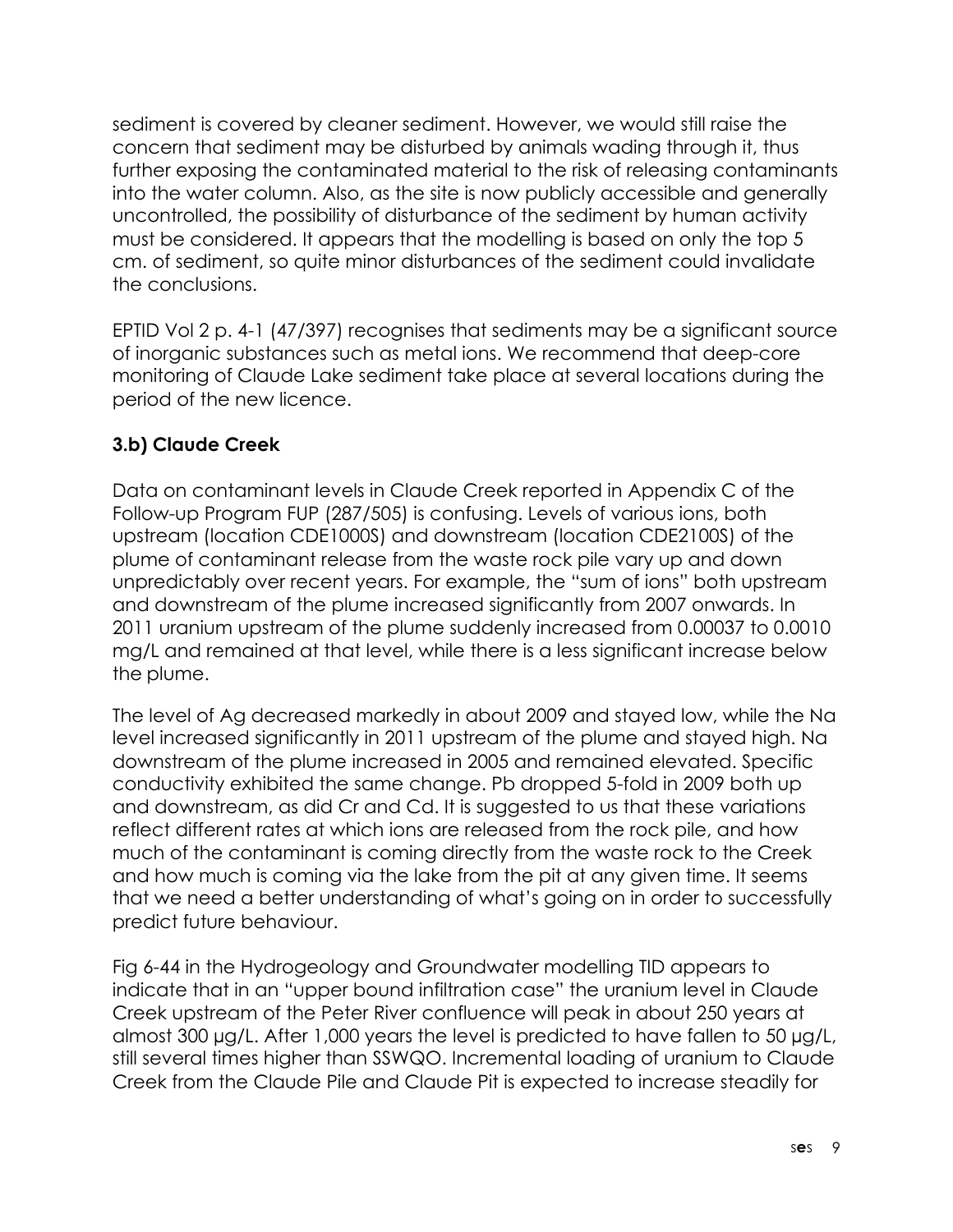the next 300 years, and is projected to still be above pre-decommissioning loading in 1,000 years.

The complicated behaviour of movement of contaminants in the Claude area suggests that very long-term, detailed monitoring will be required for hundreds of years. This is a situation which, ideally, would be avoided, given the uncertainty of very long-term regulatory management. Given the situation that we are left with now as a result of much earlier decisions about waste management, priority should be given to ensuring indefinite future maintenance of oversight systems in circumstances of political and economic uncertainty.

# **3.c) Island Lake Fen**

The Island Lake Fen is an area in which it is questionable whether objectives have been achieved. The Follow-up Program p. 4-5 (62/205) reports that the top 5 cm of sediment exceeds LEL and/or SEL in Mo, U, Ni, Se, As and Pb210. The Fen is reported to retain 57% of the total loading of U and 53% of the Mo, with 1% U getting through to Sandy Lake. Not surprisingly, Fen sediment and pore water showed high variability in chemistry, making future projections difficult. Orano has conducted numerous studies to evaluate the long-term stability of retention of contaminants by the fen organic materials. They conclude that a moderate to severe fire would be required to mobilize metals retained in the fen, and that this is unlikely to occur. Regulators will need to decide what degree of unlikeliness is acceptable.

# **3.d) Island Lake**

Orano has asked to have Island Lake removed from the licence area, claiming that it has met decommissioning objectives and does not require further maintenance and monitoring. SES opposes this request.

Contaminants of concern are still an issue at Island Lake. Surface water concentration of uranium (2015-2017) ranged from 76-143 µg/L (see CNSC staff report Sec. D – Environmental Protection Review Report, (59/155)). While this is below the original decommissioning objective of 346-552 µg/L for Island Lake, it is well above the new guideline of 15 µg/L that Orano has agreed to recognise.

The sediment level of U in Island Lake is measured at 343.4 µg/g, projected to rise to 900 at its peak. This is approximately 10 times the natural level (see Table 3 in CNSC staff report, Sec. D). There does not appear to be a design objective for sediment uranium levels. However, the Lowest Effect Level (LEL) is 104 µg/g. It is predicted that it will take 150 years for the uranium level in Island Lake to get below the LEL as cleaner sediment covers the contaminated sediment. And this presumably assumes that the sediment will not be disturbed, which cannot be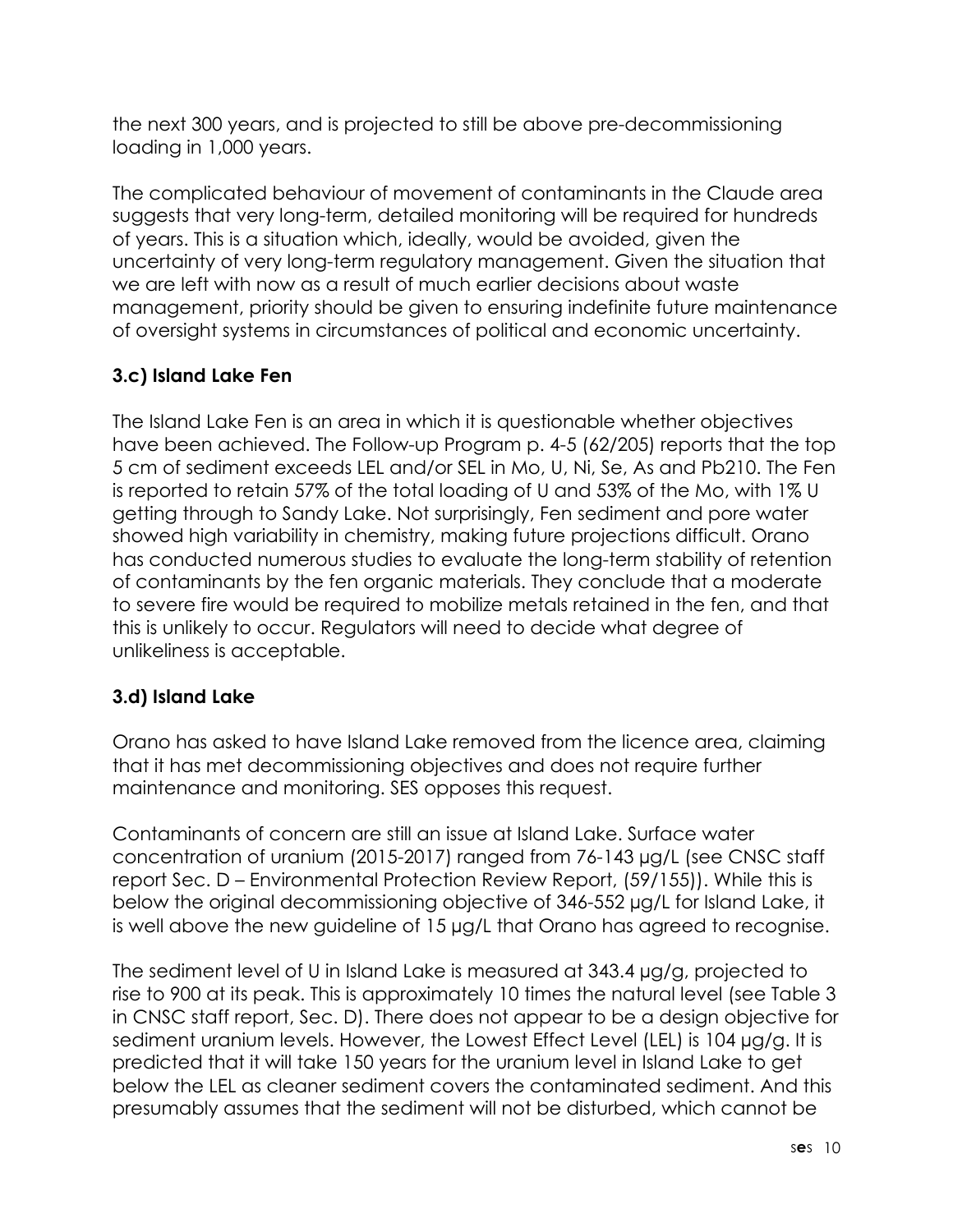guaranteed. We recall that at Beaverlodge Lake sediment has, after many years, started to release uranium from sediment into the water column. Predictions that surface water uranium levels at the Island Lake outlet will continue to decrease indefinitely should probably be read with some reserve.

In addition, Orano recognises that elevated levels of COPCs in Island Creek present a potential risk to local populations of mink, muskrat, otter and yellowlegs as well as to individual common nighthawks (a threatened species under SARA) (Orano submission p 2-18 (38/111).

We therefore suggest that it is inaccurate to claim that Island Lake has been satisfactorily decommissioned. It should remain within the licence area and be subject to on-going CNSC regulatory responsibility.

# **3.e) Core Storage**

When we visited the Cluff Lake site with Orano staff in the fall of 2017, two core storage areas remained on the site. As far as we know, this is unchanged, although some tidying up has apparently taken place. One area contains several unprotected stacks of cores that are regarded as non-hazardous. The other is a fenced-off area labelled with radiation hazard warnings. This area contains poorly protected stacks of core material, buckets containing unidentified material, and miscellaneous trash. Apparently some of this core material may be of interest in future exploration work and is regarded as intellectual property – presumably belonging to Orano. Both core storage areas, we are told, are now outside of Orano's actual licence area and not subject to CNSC regulation, but are the responsibility of the Saskatchewan Ministry of Environment.

We believe it would be in the best interests of both Orano and the Saskatchewan Ministry to properly secure this fenced-off area to which we drew attention in our last review. The area is publicly identified as a radiation hazard, is ill-kempt, and remains subject to theft and vandalism.

#### **3.f) Tailings Management Area and Snake Lake**

According to the Hydrogeology and Groundwater TID p. 5-3 (68/333) Snake Lake is a major groundwater discharge site for the watershed, with groundwater moving east to west across the Tailings Management Area (TMA) towards Snake Lake. It is noted that water levels that are close to ground level or higher have been observed in some monitoring wells in the former liquids pond area, lower solids decant area and lower solids pond, both upstream and downstream of the main dam. This, suggests the TID, could indicate the existence of artesian conditions in these areas.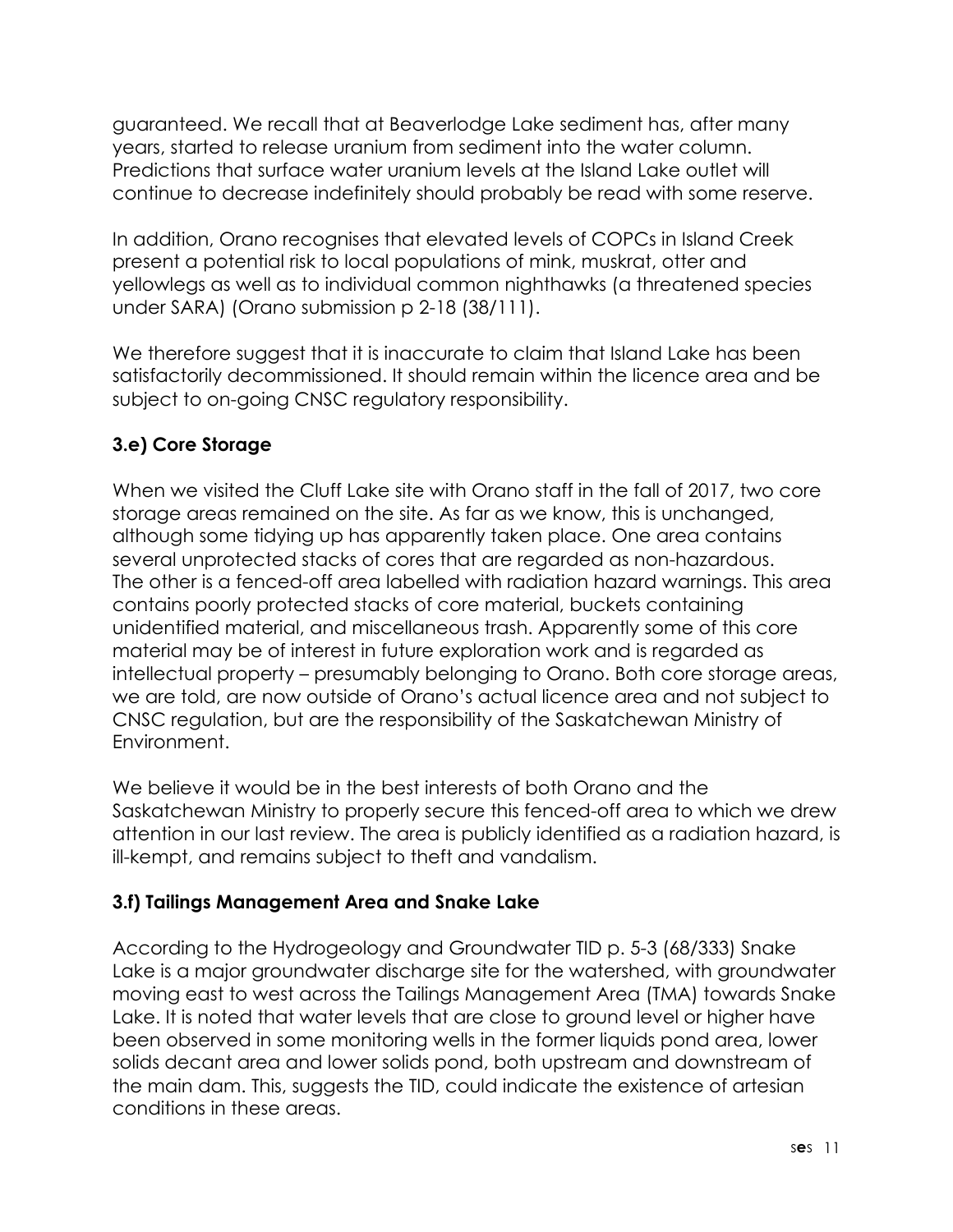Because of the east to west movement of groundwater across the TMA, the possibility of contaminants eventually being carried from the solids area into the area where surface wetness is encountered should be considered. This continual rising of groundwater to the surface over the tailings area is a cause for anxiety for some local residents and presents potential ecological risks. Mr. Gardiner's evidence claims that the till cover was applied in winter over ice and was never compacted. We have not seen this claim challenged, so we assume it is true. It is unclear whether now adding additional cover over the tailings would ameliorate this situation. We suggest that a study of the potential effects of adding an additional 1 metre or more of till to the entire TMA cover should be undertaken soon, with results presented for public discussion.

We appreciate the fact that Orano recently commissioned a study by SNC Lavalin of the effectiveness of the TMA cover. This study is included as Appendix A in Orano's current CNSC submission. We note that SNC estimated Probable Maximum Flood based on 1994 precipitation data. As indicated above (p. 3) both the questionable validity of this early data and the uncertainty about future precipitation patterns and levels lead to concerns about the reliability of SNC's conclusion. Cautiously, SNC says on p. 2 (69/111), "surface water management for the TMA, under normal circumstances, is expected to function as intended". SES appreciates the tentativeness of this conclusion, and suggests that we need to recognise that future conditions may well not be "normal", and that "expectation" of "functioning as intended" is not very reassuring.

We also note SNC's quote in their report p.19 (86/111) from MEND 2007 that "In many cases the effect of biological and chemical processes specific to a site on long-term cover system performance can only be evaluated from a qualitative perspective."

We suggest that among the biological processes that need to be considered is the potential effect of sulfate-reducing bacteria on soil that is in contact with tailings. As reported in Miller, Landa and Updegraff "*Ecological aspects of microorganisms Inhabiting uranium mill tailings"* Microbial Ecology vol 14 No2 (Sept 1987) pp141-151. https://www.jstor.org/stable/4250948, "Sulfate-reducing bacteria, capable of leaching radium, were isolated in low numbers from tailings samples but were isolated in significantly high numbers from topsoil in contact with the tailings … the existence of sulfate-reducing bacteria in uranium mine tailings and overlying top soils raises the possibility that radium leaching may indeed occur as a result of their activity" … "Re-vegetated uranium mill tailings with a relatively high organic matter content contain more sulfate reducers than mill tailings with a poor vegetative cover and low organic carbon content. Organic rich cover materials have been used as a means of ensuring a stable growth of plants to suppress dust and to act as a Rn barrier."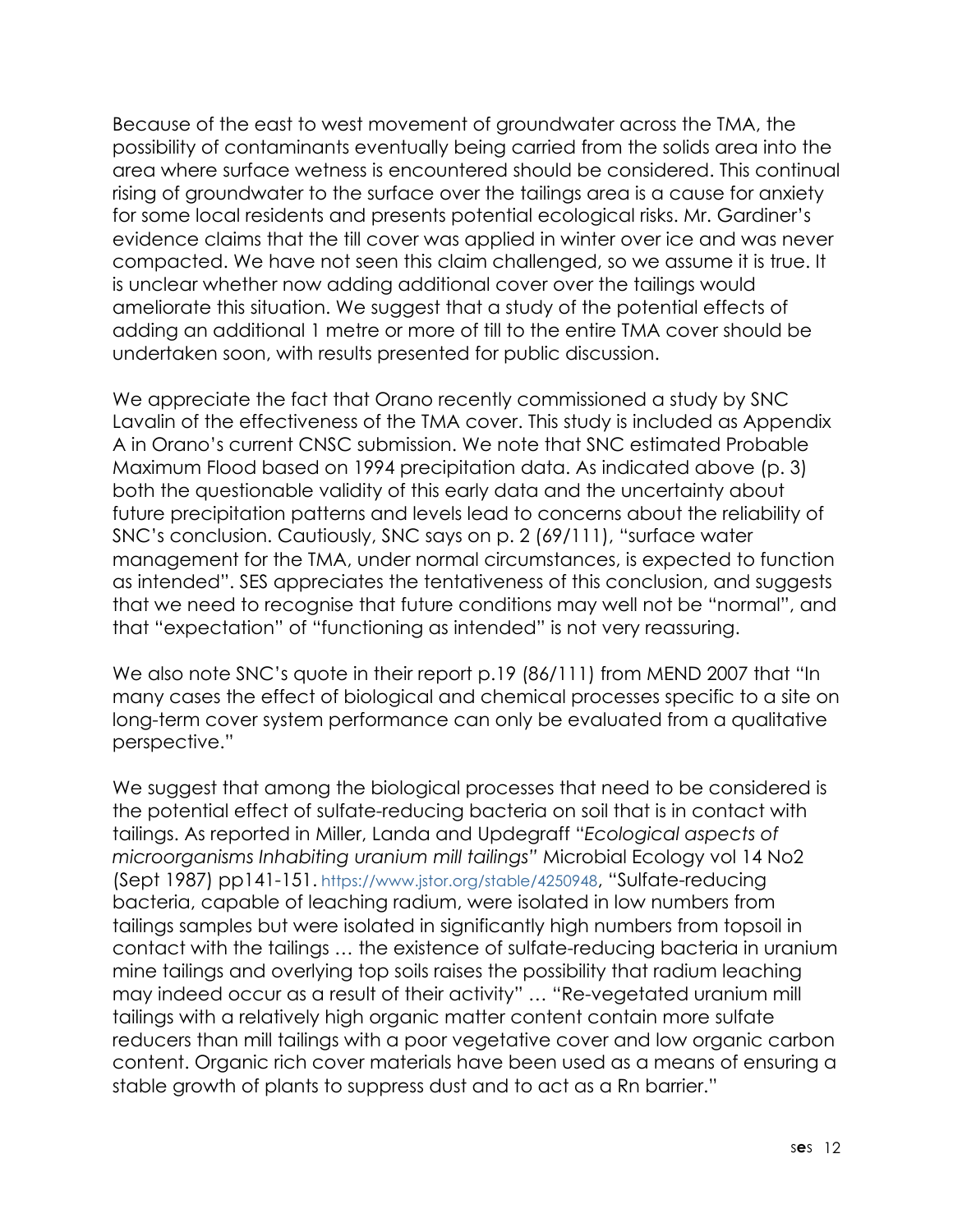This last condition would seem to describe the Cluff TMA and points to the need to be aware of the potential effect of microbial action on tailings in contact with soil. With MEND's warning that such effects can only be evaluated qualitatively, caution about future projections is appropriate.

# **3.g) Flooded Pits**

Time pressure does not allow us to discuss in any detail the condition of the flooded D and DJX pits and our concerns about the elevated levels of contaminants in the lower parts of those pits. We continue to wonder about the potential for long-term leakage of contaminants into groundwater, or for disturbance of the chemocline which could bring contaminants into the upper part of a flooded pit.

# **4. FINANCIAL ASSURANCE**

Orano is requesting a reduction of its financial guarantee to \$3.5 million. This, they estimate, would be enough to cover CNSC fees for 5 years, monitoring costs for 3 years, the cost of a low-probability failure event and a lump sum to establish a Long-Term Monitoring and Maintenance Plan and an Unforeseen Events Fund. It is based on an assumed financial rate of return on investment of 3.7% (inflation plus 2%). We understand that until the site is eventually transferred to Institutional Control, Orano remains financially responsible for all and any costs for monitoring, maintenance and failure events, and that a final financial guarantee will be determined following a public review process at the time of transfer.

This looks reasonable so long as the company remains viable for the next 5 years, which we hope is the case. However, if Orano were to go out of business during that period, we would be left with a guarantee that, to the lay observer, seems quite minimal. It has not been subject to a detailed public analysis and is based on assumptions that may be convincingly challenged. Meanwhile it is clear that the provincial Institutional Control Program is, so far, seriously underfunded and would not be able to pick up major unforeseen event costs which could perhaps amount to several million dollars. For this reason, SES suggests that the proposed financial guarantee for this transition period be set significantly higher than the requested \$3.5 million. We ask that this figure be reviewed and appropriately amended to take account of the possibility of company dissolution during the period of the licence.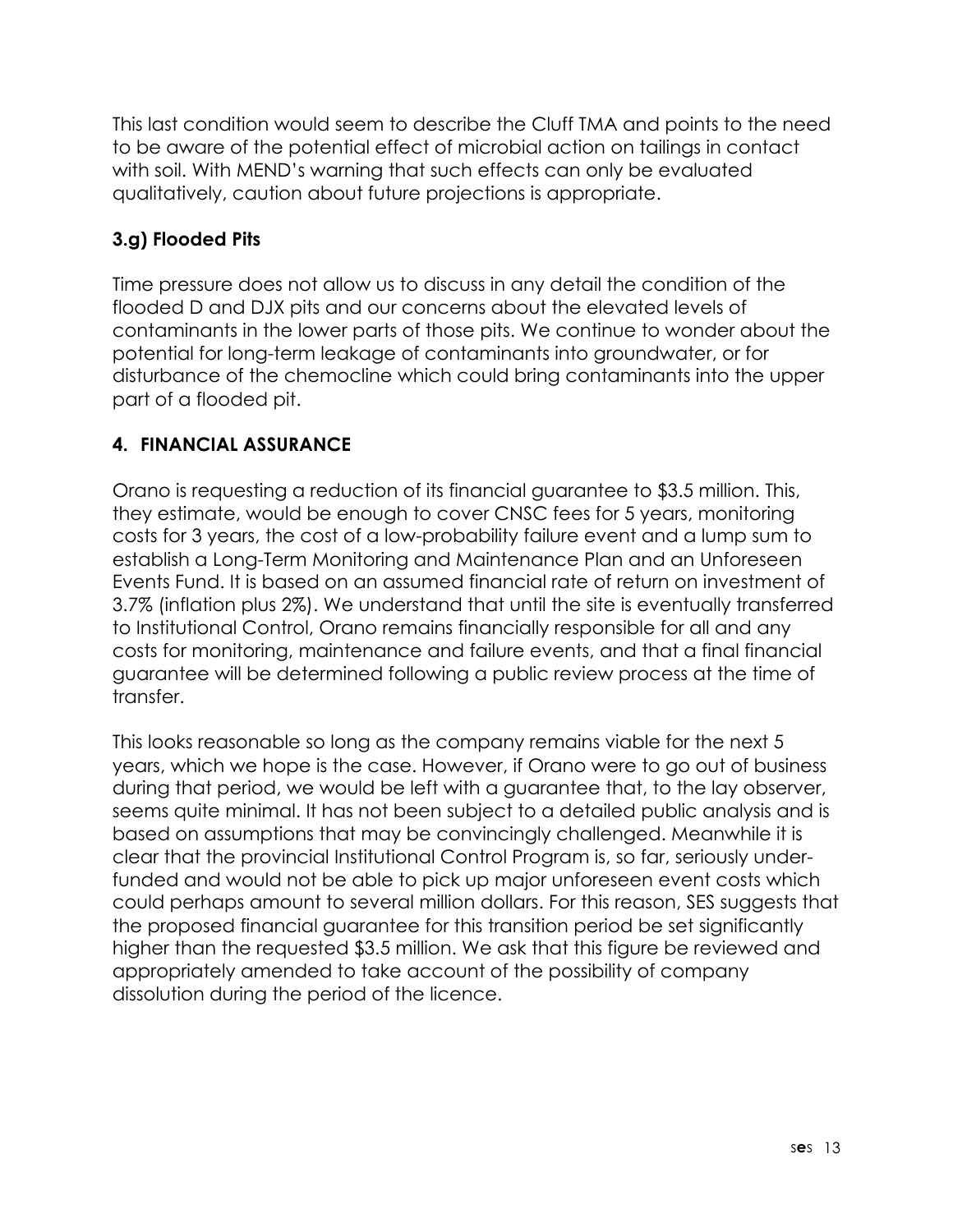#### **5. SUMMARY OF RECOMMENDATIONS**

In summary, SES suggests that:

- 1. Orano be granted a renewed, 5-year licence to continue decommissioning the Cluff Lake site;
- 2. Island Lake and the Island Lake Fen should remain within the licence area;
- 3. The decommissioning objective for uranium in surface water should be amended to 15 µg/L;
- 4. CNSC should review the basis on which Decommissioning and Design Objectives are established;
- 5. Contaminant levels above Lowest Effect Level should not be accepted as satisfactory for decommissioning;
- 6. An independent study should be conducted into the costs and benefits of increasing the depth of the cover on the Tailings Management Area;
- 7. The financial guarantee for the period of the new licence should be reviewed and increased to take account of the possibility of corporate collapse of Orano Canada Inc. during the licence period;
- 8. The radioactively hazardous materials in the fenced core storage area should be more securely protected from vandalism and theft;
- 9. Deep-core sediment at several locations in Claude Lake should be monitored for contaminant levels;
- 10.CNSC should initiate a process to review possible approaches to increasing the long-term resilience of regulatory systems, taking account of political and economic uncertainties and the identified need for hundreds of years of monitoring and maintenance.